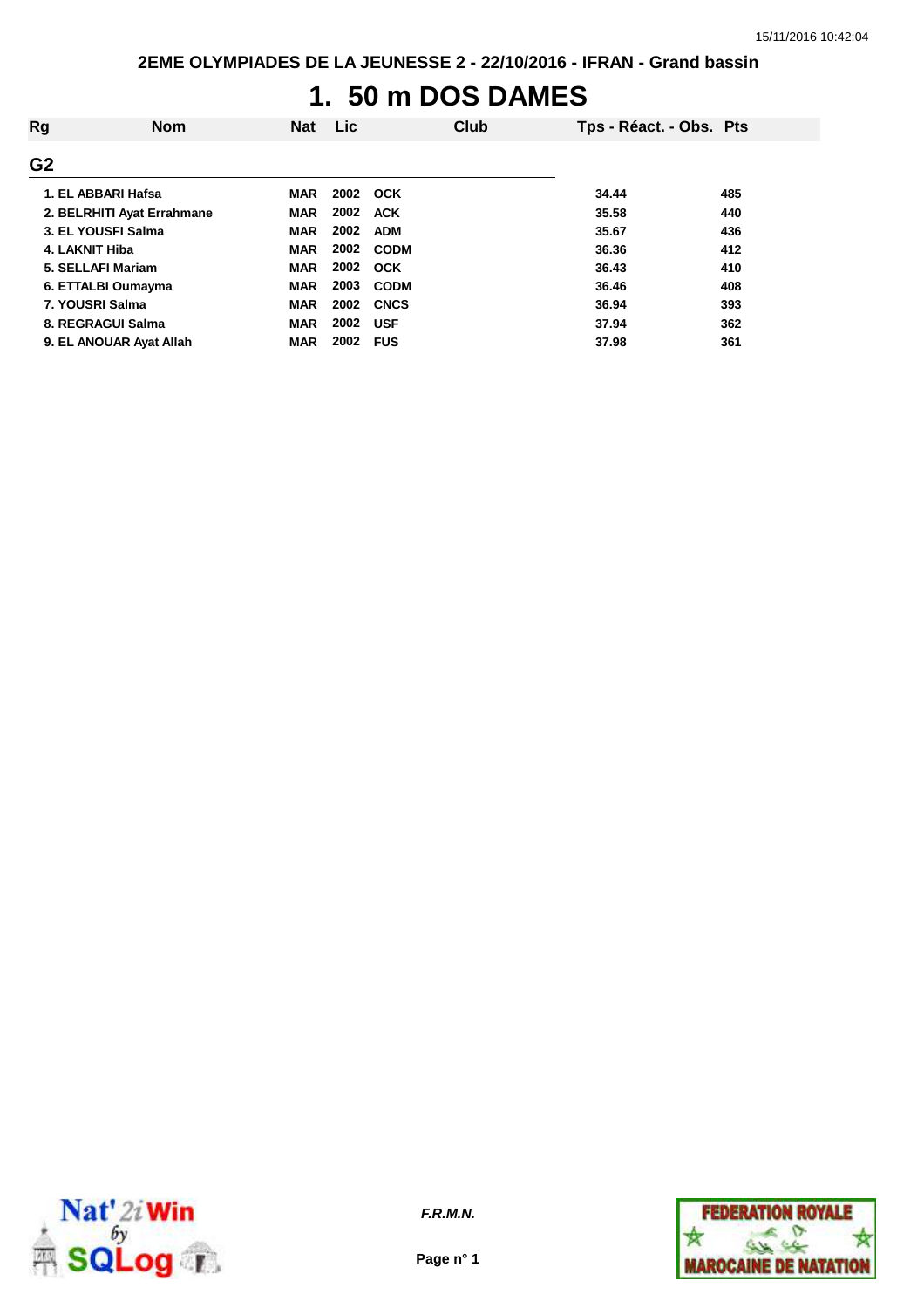### **2. 50 m DOS MESSIEURS**

| Rg             | <b>Nom</b>                  | <b>Nat</b> | <b>Lic</b> | Club        | Tps - Réact. - Obs. Pts |     |
|----------------|-----------------------------|------------|------------|-------------|-------------------------|-----|
| G <sub>2</sub> |                             |            |            |             |                         |     |
|                | 1. TIJARI Monssif Hamza     | <b>MAR</b> | 2002       | <b>CODM</b> | 31.77                   | 433 |
|                | 2. MAMDOUH Abdelmoughit     | <b>MAR</b> | 2002       | <b>WAC</b>  | 32.41                   | 408 |
|                | 3. ELMAHBOUBI Oussama       | <b>MAR</b> | 2002       | <b>ADM</b>  | 32.47                   | 406 |
|                | 4. ZIANE Adam               | <b>MAR</b> | 2002       | <b>CNCS</b> | 33.42                   | 372 |
|                | 5. BENSALEH Mohamed Yassine | <b>MAR</b> | 2002       | <b>FUS</b>  | 34.39                   | 341 |
|                | 6. KIBAL Sami               | <b>MAR</b> | 2002       | <b>WAC</b>  | 35.52                   | 310 |
|                | 7. MALKI Mohamed Taha       | <b>MAR</b> | 2003       | <b>USCM</b> | 35.79                   | 303 |
| 8. KAMIL Ali   |                             | <b>MAR</b> | 2002       | <b>WAC</b>  | 36.44                   | 287 |
|                | 9. DEQQAOUI Walid           | <b>MAR</b> | 2003       | <b>USF</b>  | 36.55                   | 284 |
|                | 10. EL BADRE Azzedine       | <b>MAR</b> | 2003       | <b>CSE</b>  | 37.14                   | 271 |
|                | 11. CHANNANI Mohamed Amine  | <b>MAR</b> | 2002       | <b>CSE</b>  | 38.69                   | 239 |
|                | 12. EL OMARI Yassine        | <b>MAR</b> | 2002       | <b>ACK</b>  | 40.97                   | 202 |



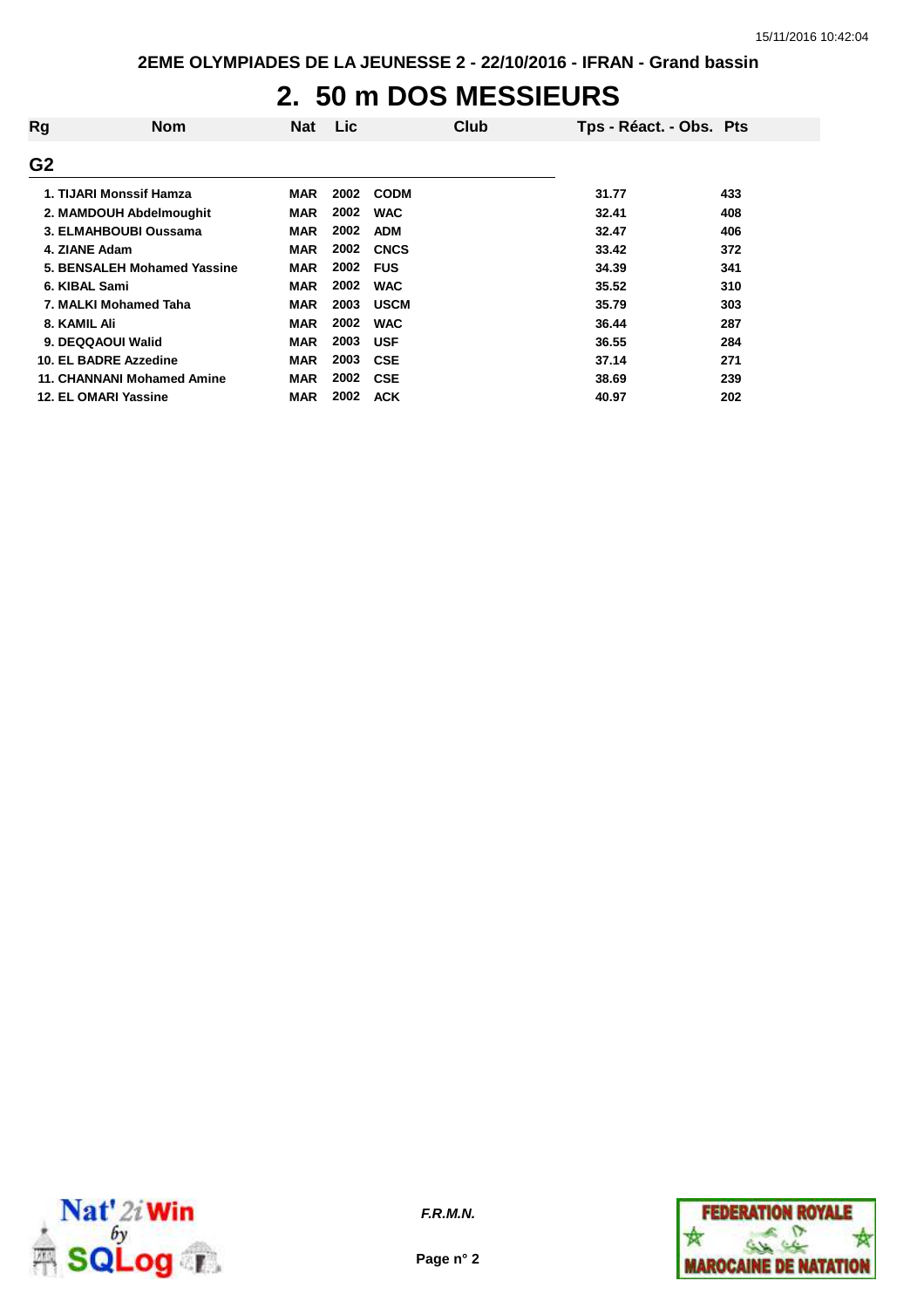#### **3. 50 m BRASSE DAMES**

| Rg            | <b>Nom</b>                 | <b>Nat</b> | Lic  | Club        | Tps - Réact. - Obs. Pts |     |
|---------------|----------------------------|------------|------|-------------|-------------------------|-----|
| G1            |                            |            |      |             |                         |     |
|               | 1. BENBOUZIANE Hiba        | <b>MAR</b> | 2000 | <b>TSC</b>  | 38.45                   | 467 |
| 2. FAHSI Hiba |                            | <b>MAR</b> | 2001 | <b>OCK</b>  | 38.84                   | 453 |
| 3. FAHSI Doha |                            | <b>MAR</b> | 2001 | OCK         | 41.14                   | 381 |
|               | 4. ELMACHRAFI Khaoula      | <b>MAR</b> | 2000 | <b>FRMN</b> | 41.22                   | 379 |
| 5. DIOURI Rim |                            | <b>MAR</b> | 2000 | <b>CODM</b> | 41.68                   | 367 |
|               | <b>6. BOURBOUH Narjiss</b> | <b>MAR</b> | 2001 | <b>FRMN</b> | 41.88                   | 361 |
|               | 7. MSELLEK Kenza           | <b>MAR</b> | 2000 | <b>TSC</b>  | 42.06                   | 357 |
|               | 8. CHAARI Soukaina         | <b>MAR</b> | 2000 | A.S.F.A.R   | 42.13                   | 355 |
|               | 9. RACHDI Hajar            | <b>MAR</b> | 2000 | <b>TSC</b>  | 43.52                   | 322 |
|               | 10. RAHMANI Oumaima        | <b>MAR</b> | 2001 | <b>ADM</b>  | 44.59                   | 299 |



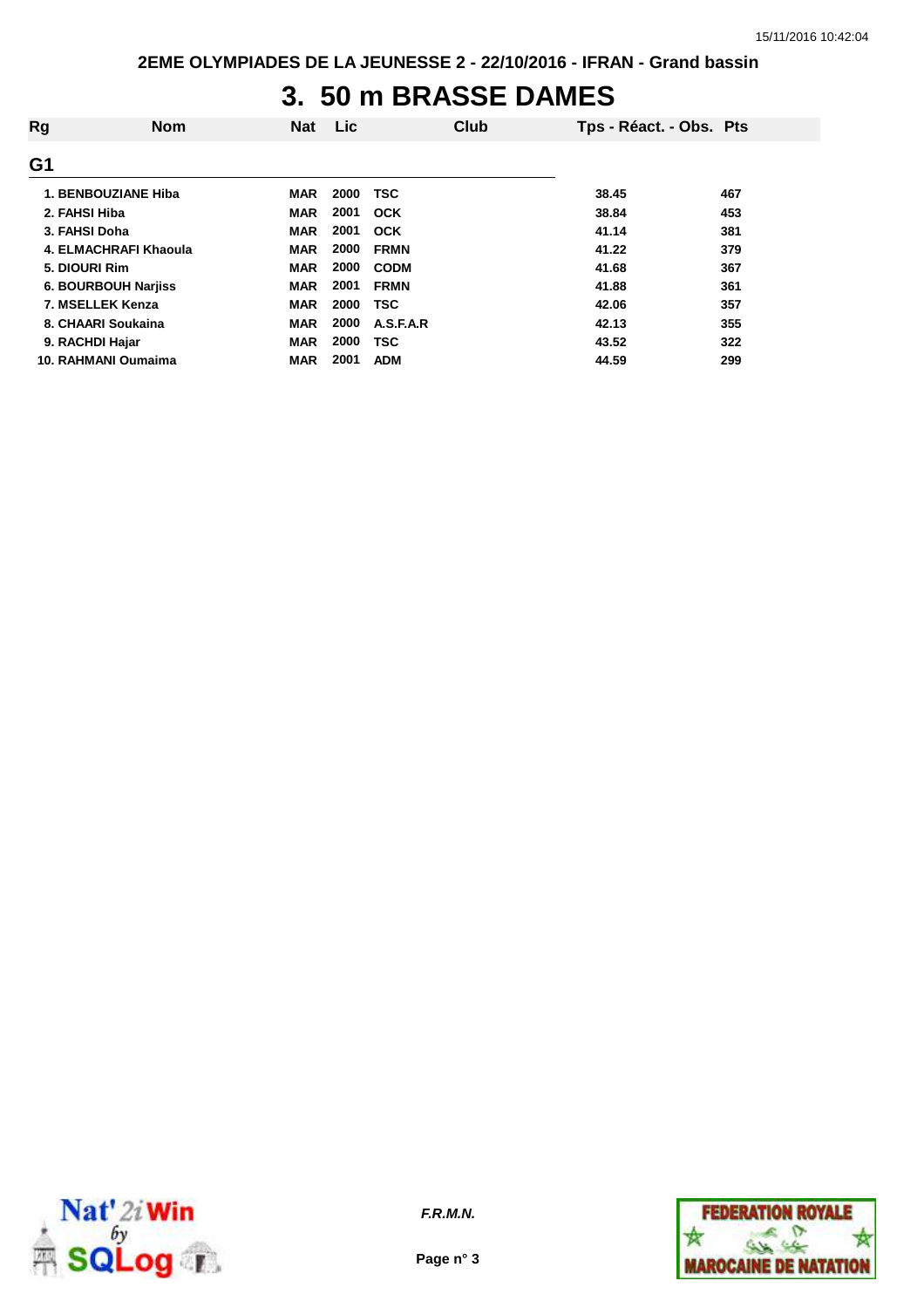# **4. 50 m BRASSE MESSIEURS**

| Rg               | <b>Nom</b>                | <b>Nat</b> | Lic. | Club                  | Tps - Réact. - Obs. Pts |     |
|------------------|---------------------------|------------|------|-----------------------|-------------------------|-----|
| G1               |                           |            |      |                       |                         |     |
|                  | 1. FLIYOU Ahmed Yassine   | <b>MAR</b> | 2001 | <b>R.C.A.NATATION</b> | 31.69                   | 596 |
|                  | 2. BOUKHARI Med Yassine   | <b>MAR</b> | 2001 | <b>CODM</b>           | 32.70                   | 542 |
|                  | 3. REGRAGUI Abdeljabbar   | <b>MAR</b> | 2001 | <b>CODM</b>           | 32.88                   | 533 |
|                  | <b>4. BENNANI Ahmed</b>   | <b>MAR</b> | 2001 | <b>FUS</b>            | 34.00                   | 482 |
|                  | 5. MARGHANI IIyasse       | <b>MAR</b> | 2001 | A.S.F.A.R             | 34.13                   | 477 |
|                  | 6. HEMRI Youssef          | <b>MAR</b> | 2001 | <b>FRMN</b>           | 34.91                   | 446 |
|                  | <b>7. HAMOUCHANE Sami</b> | <b>MAR</b> | 2000 | <b>CODM</b>           | 35.47                   | 425 |
|                  | 8. ELLAIA Adnane          | <b>MAR</b> | 2000 | <b>USCM</b>           | 35.80                   | 413 |
| 9. RAJI Marouane |                           | <b>MAR</b> | 2000 | <b>CODM</b>           | 35.91                   | 409 |
| 10. HEMRI Ali    |                           | <b>MAR</b> | 2001 | <b>FRMN</b>           | 36.56                   | 388 |



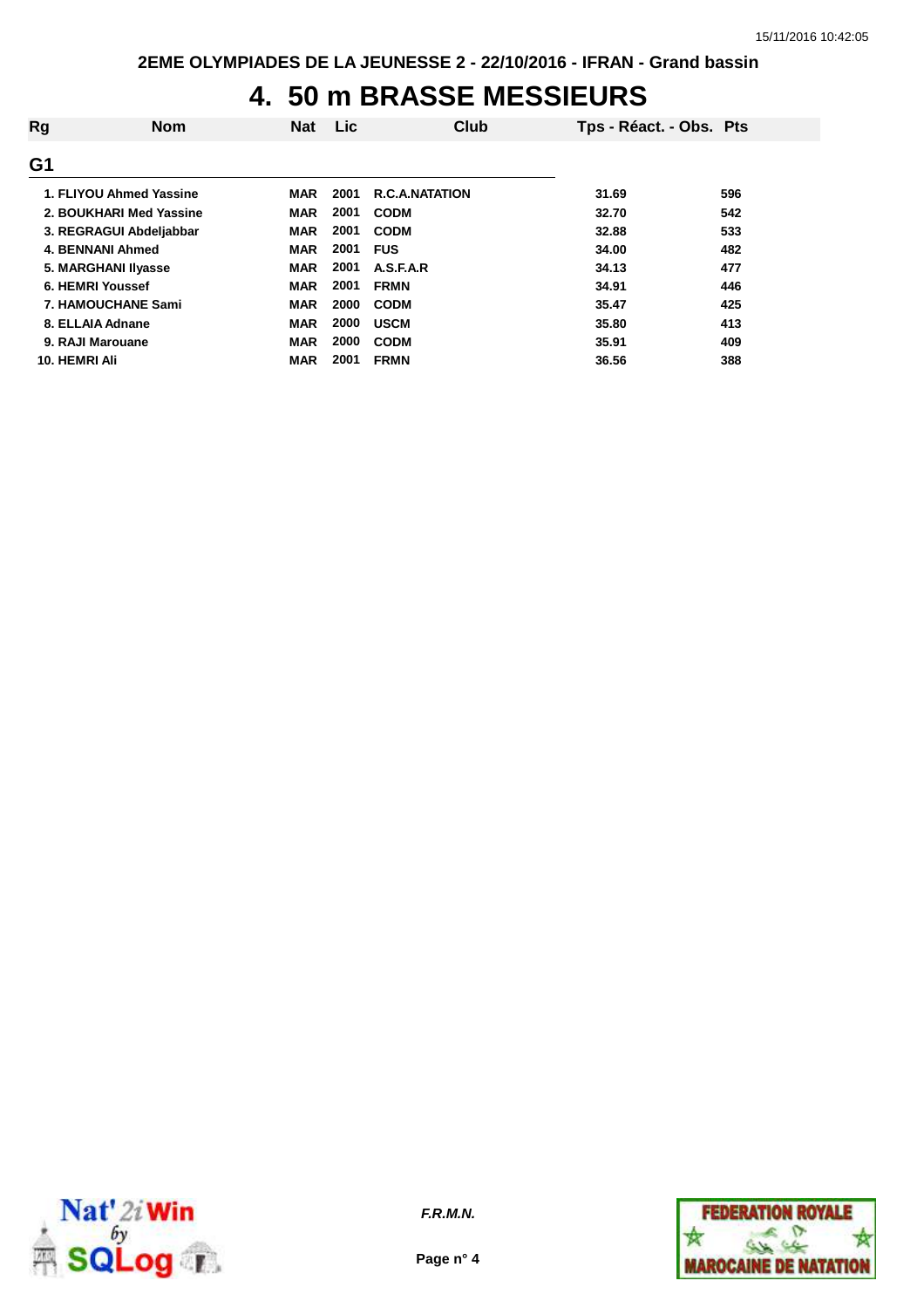### **5. 50 m NAGE LIBRE DAMES**

| Rg             | <b>Nom</b>                 | <b>Nat</b> | Lic      |                  | Club | Tps - Réact. - Obs. Pts |     |
|----------------|----------------------------|------------|----------|------------------|------|-------------------------|-----|
| G <sub>2</sub> |                            |            |          |                  |      |                         |     |
| 1. LAKNIT Hiba |                            | <b>MAR</b> |          | 2002 CODM        |      | 29.95                   | 497 |
|                | 2. EL ABBARI Hafsa         | <b>MAR</b> |          | 2002 OCK         |      | 30.25                   | 482 |
|                | 3. SELLAFI Mariam          | <b>MAR</b> |          | 2002 OCK         |      | 30.48                   | 472 |
|                | 4. REGRAGUI Salma          | <b>MAR</b> | 2002 USF |                  |      | 30.88                   | 454 |
|                | 5. YOUSRI Salma            | <b>MAR</b> |          | <b>2002 CNCS</b> |      | 31.25                   | 438 |
|                | 6. ETTALBI Oumayma         | <b>MAR</b> | 2003     | <b>CODM</b>      |      | 31.42                   | 431 |
|                | 7. EL YOUSFI Salma         | <b>MAR</b> | 2002     | <b>ADM</b>       |      | 31.96                   | 409 |
|                | 8. BELRHITI Ayat Errahmane | <b>MAR</b> | 2002     | <b>ACK</b>       |      | 32.13                   | 403 |
|                | 9. EL ANOUAR Ayat Allah    | <b>MAR</b> | 2002     | <b>FUS</b>       |      | 33.41                   | 358 |



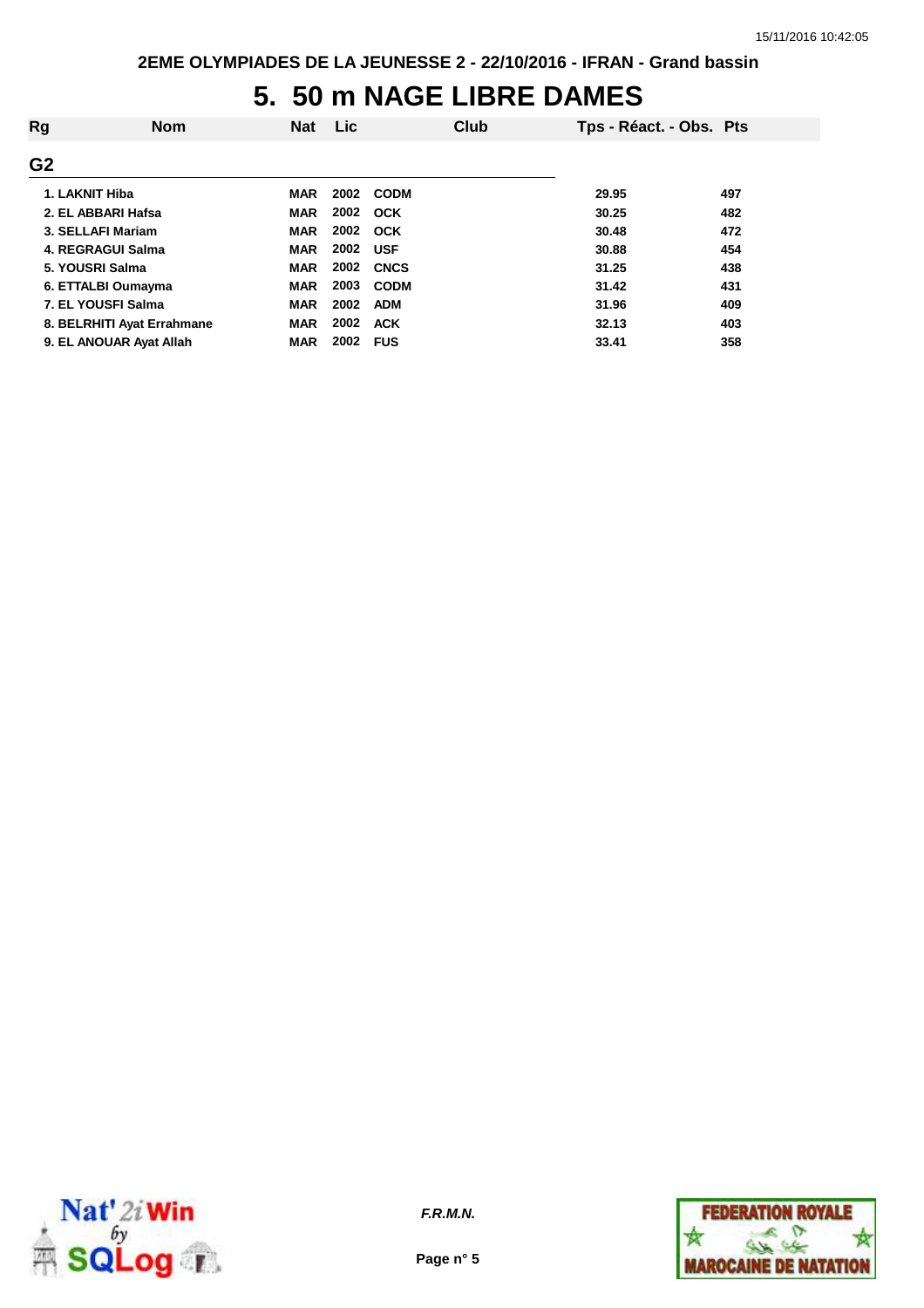## **6. 50 m NAGE LIBRE MESSIEURS**

| Rg             | <b>Nom</b>                        | <b>Nat</b> | <b>Lic</b> | Club        | Tps - Réact. - Obs. Pts |     |
|----------------|-----------------------------------|------------|------------|-------------|-------------------------|-----|
| G <sub>2</sub> |                                   |            |            |             |                         |     |
|                | 1. EL OMARI Yassine               | <b>MAR</b> | 2002       | <b>ACK</b>  | 26.89                   | 470 |
|                | 2. TIJARI Monssif Hamza           | <b>MAR</b> | 2002       | <b>CODM</b> | 27.03                   | 463 |
| 3. ZIANE Adam  |                                   | <b>MAR</b> | 2002       | <b>CNCS</b> | 27.63                   | 433 |
|                | 4. ELMAHBOUBI Oussama             | <b>MAR</b> | 2002       | <b>ADM</b>  | 27.82                   | 424 |
|                | 5. MALKI Mohamed Taha             | <b>MAR</b> | 2003       | <b>USCM</b> | 28.66                   | 388 |
| 6. KAMIL Ali   |                                   | <b>MAR</b> | 2002       | <b>WAC</b>  | 29.16                   | 368 |
|                | 7. MAMDOUH Abdelmoughit           | <b>MAR</b> | 2002       | <b>WAC</b>  | 29.20                   | 367 |
|                | 8. DEQQAOUI Walid                 | <b>MAR</b> | 2003       | <b>USF</b>  | 29.28                   | 364 |
|                | 9. BENSALEH Mohamed Yassine       | <b>MAR</b> | 2002       | <b>FUS</b>  | 29.87                   | 343 |
| 10. KIBAL Sami |                                   | <b>MAR</b> | 2002       | <b>WAC</b>  | 30.25                   | 330 |
|                | 11. EL BADRE Azzedine             | <b>MAR</b> | 2003       | <b>CSE</b>  | 30.34                   | 327 |
|                | <b>12. CHANNANI Mohamed Amine</b> | <b>MAR</b> | 2002       | <b>CSE</b>  | 30.98                   | 307 |



**Page n° 6**

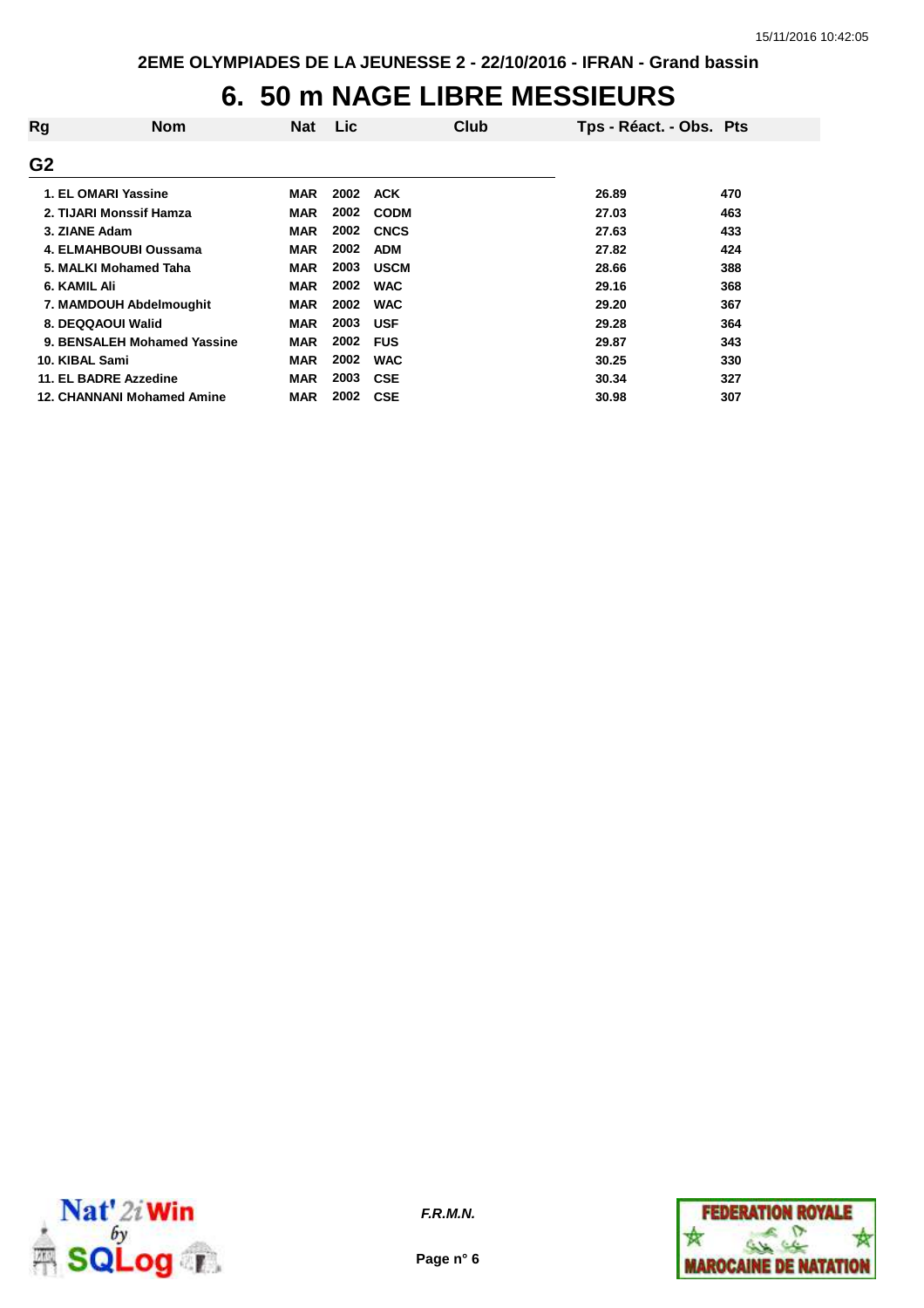# **7. 50 m PAPILLON DAMES**

| Rg               | <b>Nom</b>            | <b>Nat</b> | Lic  | Club        | Tps - Réact. - Obs. Pts |     |
|------------------|-----------------------|------------|------|-------------|-------------------------|-----|
| G <sub>1</sub>   |                       |            |      |             |                         |     |
|                  | 1. BOURBOUH Narjiss   | <b>MAR</b> | 2001 | <b>FRMN</b> | 31.52                   | 465 |
| 2. FAHSI Doha    |                       | <b>MAR</b> | 2001 | <b>OCK</b>  | 31.78                   | 454 |
| 3. FAHSI Hiba    |                       | <b>MAR</b> | 2001 | <b>OCK</b>  | 32.33                   | 431 |
|                  | 4. ELMACHRAFI Khaoula | <b>MAR</b> | 2000 | <b>FRMN</b> | 32.94                   | 408 |
|                  | 5. CHAARI Soukaina    | <b>MAR</b> | 2000 | A.S.F.A.R   | 33.19                   | 398 |
|                  | 6. BENBOUZIANE Hiba   | <b>MAR</b> | 2000 | <b>TSC</b>  | 34.04                   | 369 |
|                  | 7. RAHMANI Oumaima    | <b>MAR</b> | 2001 | <b>ADM</b>  | 34.84                   | 344 |
| 8. DIOURI Rim    |                       | <b>MAR</b> | 2000 | <b>CODM</b> | 34.88                   | 343 |
|                  | 9. MSELLEK Kenza      | <b>MAR</b> | 2000 | <b>TSC</b>  | 36.72                   | 294 |
| 10. RACHDI Hajar |                       | <b>MAR</b> | 2000 | TSC         | 36.85                   | 291 |